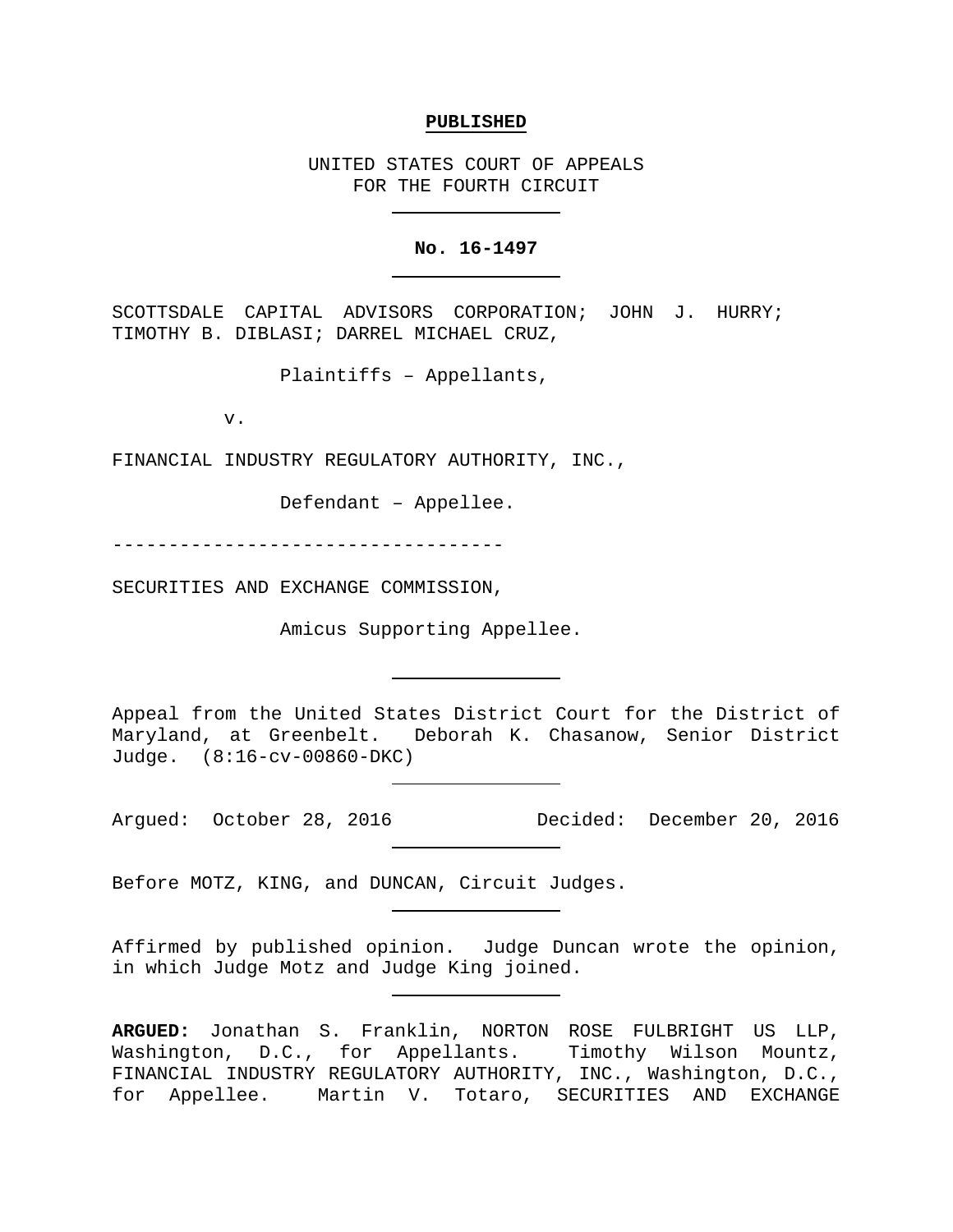COMMISSION, Washington, D.C., for Amicus Curiae. **ON BRIEF:** John W. Akin, NORTON ROSE FULBRIGHT US LLP, Washington, D.C., for Appellants. Terri L. Reicher, Office of General Counsel, FINANCIAL INDUSTRY REGULATORY AUTHORITY, INC., Washington, D.C., for Appellee. Anne K. Small, General Counsel, Sanket J. Bulsara, Deputy General Counsel, Michael A. Conley, Solicitor, Dominick V. Freda, Senior Litigation Counsel, Josephine T. Morse, Office of the General Counsel, SECURITIES AND EXCHANGE COMMISSION, Washington, D.C., for Amicus Curiae.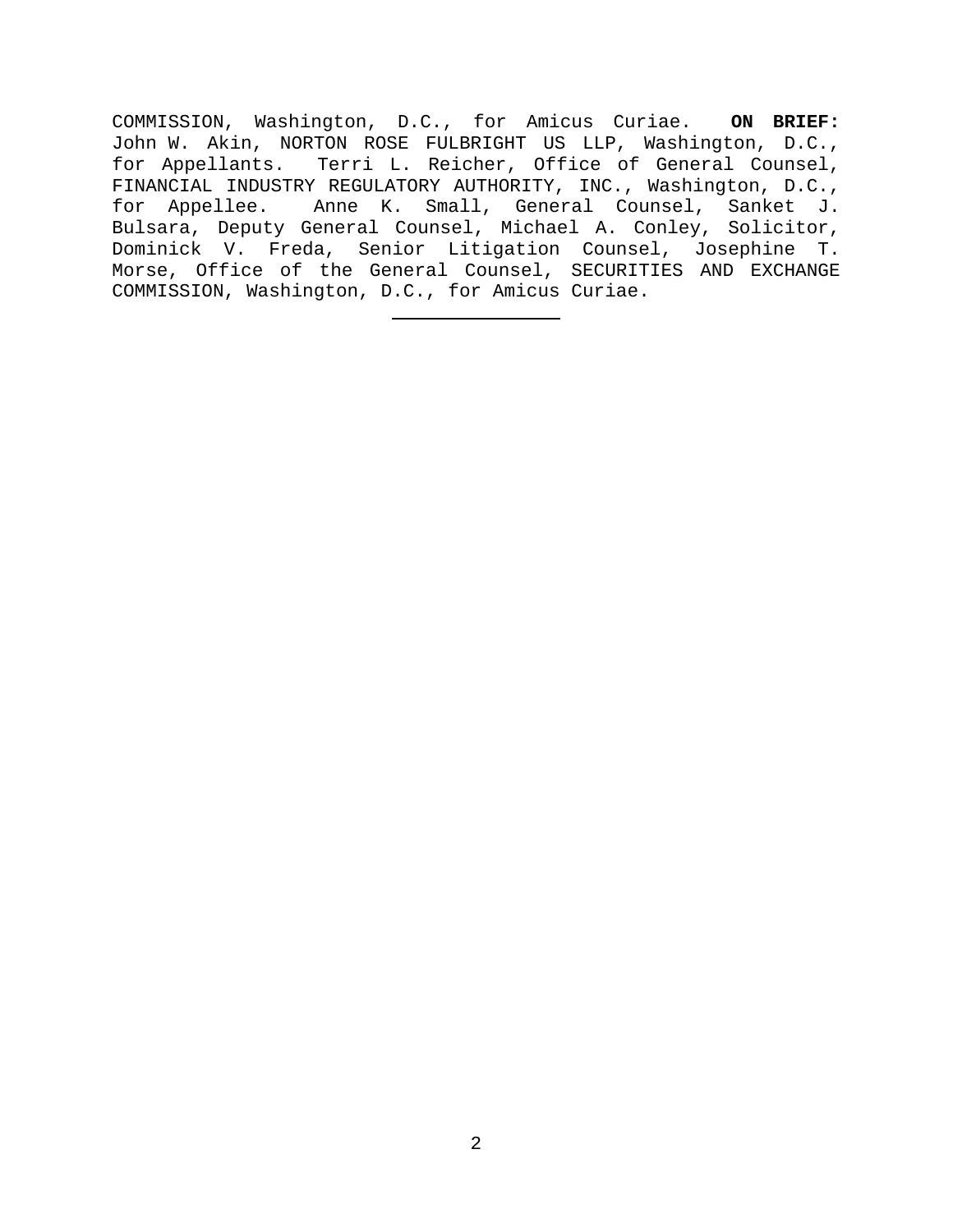DUNCAN, Circuit Judge:

Scottsdale Capital Advisors Corporation and three of its current and former officers (collectively, "Scottsdale") are respondents in an ongoing disciplinary proceeding before the Financial Industry Regulatory Authority, Inc. ("FINRA") for allegedly selling unregistered securities in violation of Section 5 of the Securities Act of 1933, 15 U.S.C. § 77e ("Securities Act") and FINRA Rule 2010. Before FINRA completed its proceedings, Scottsdale sought an injunction in federal district court, claiming the FINRA proceeding is unauthorized because FINRA may only discipline members for violations of the Securities Exchange Act of 1934, 15 U.S.C. § 78a, et seq. ("Exchange Act"). The district court dismissed for lack of subject-matter jurisdiction and Scottsdale appeals. For the reasons that follow, we affirm.

### I.

### A.

Congress, through the Exchange Act, delegated the power to register national securities associations ("RSAs" or "associations") to the Securities and Exchange Commission ("SEC"). Pursuant to this authority, the SEC registered FINRA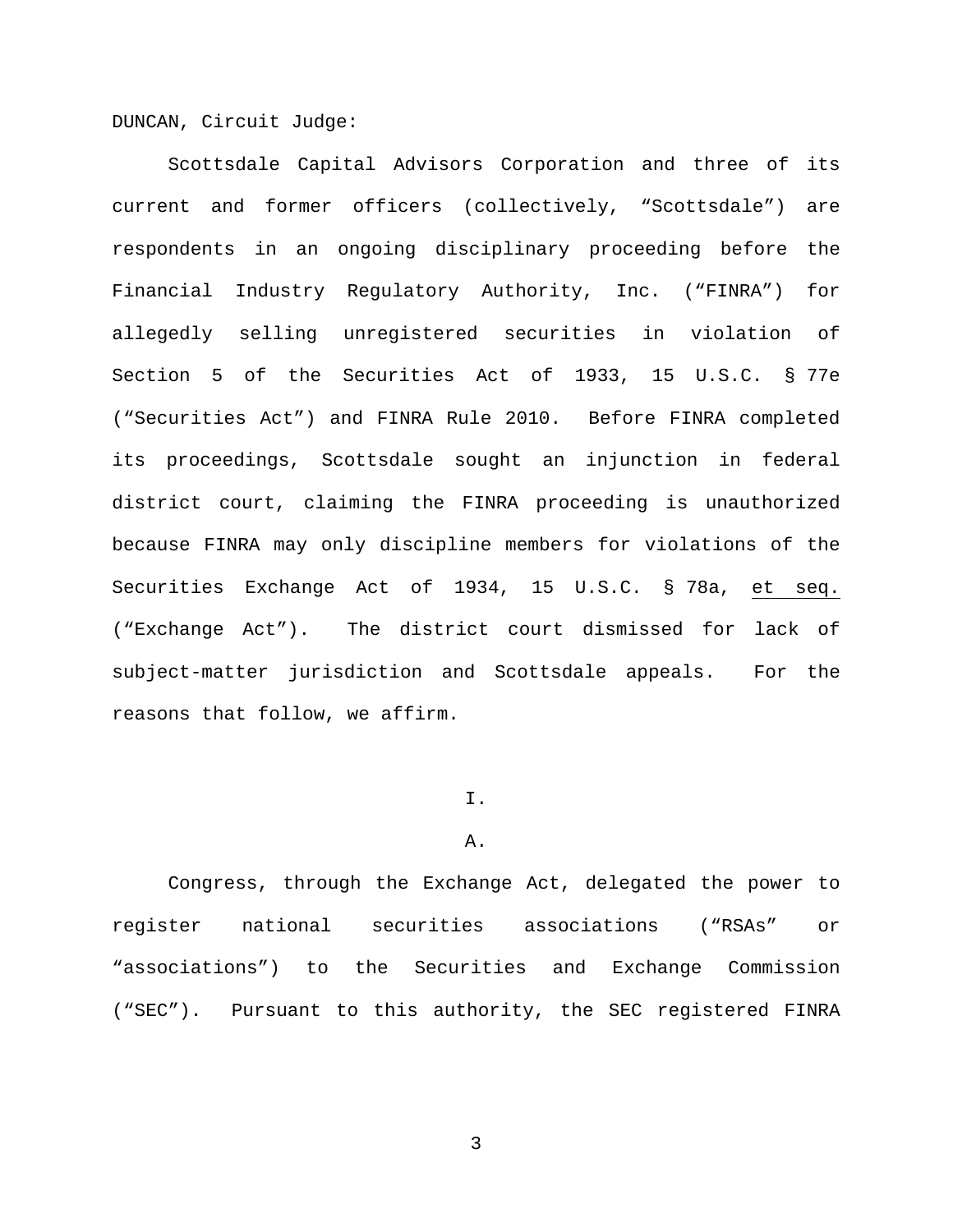as an  $RSA.^1$  FINRA, comprised of financial brokers and dealers, promulgates rules to enforce broker-dealer compliance with the Exchange Act, "the rules and regulations thereunder . . . and the rules of the association." 15  $U.S.C. \$   $\frac{5}{8}$  78o-3(b)(2).

Despite FINRA's seemingly broad power, Congress mandated that the SEC exercise close supervision over the association. Before any FINRA rule goes into effect, the SEC must approve the rule and specifically determine that it is consistent with the purposes of the Exchange Act. Id. §§ 78o-3(b)(6), 78s(b)(2)(C). The SEC may also amend any existing rule to ensure it comports with the purposes and requirements of the Exchange Act. Id.  $\S$  78s (b)(1), (c).

## B.

The Exchange Act sets out the process by which FINRA may initiate disciplinary proceedings, which is codified in FINRA's Code of Procedure. 15 U.S.C. § 78o-3(h); FINRA Rule 9000, et

<span id="page-3-0"></span> <sup>1</sup> FINRA, a private not-for-profit corporation, is the successor organization to the National Association of Securities Dealers, Inc. ("NASD"). In 2007, NASD merged with the New York Stock Exchange's regulation committee to form FINRA. See Notice, 72 Fed. Reg. 42169, 42170 (Aug. 1, 2007). FINRA is the only RSA. FINRA is also a self-regulatory organization ("SRO") by virtue of the fact that is an RSA. 15 U.S.C.  $\S$  78c(a)(26).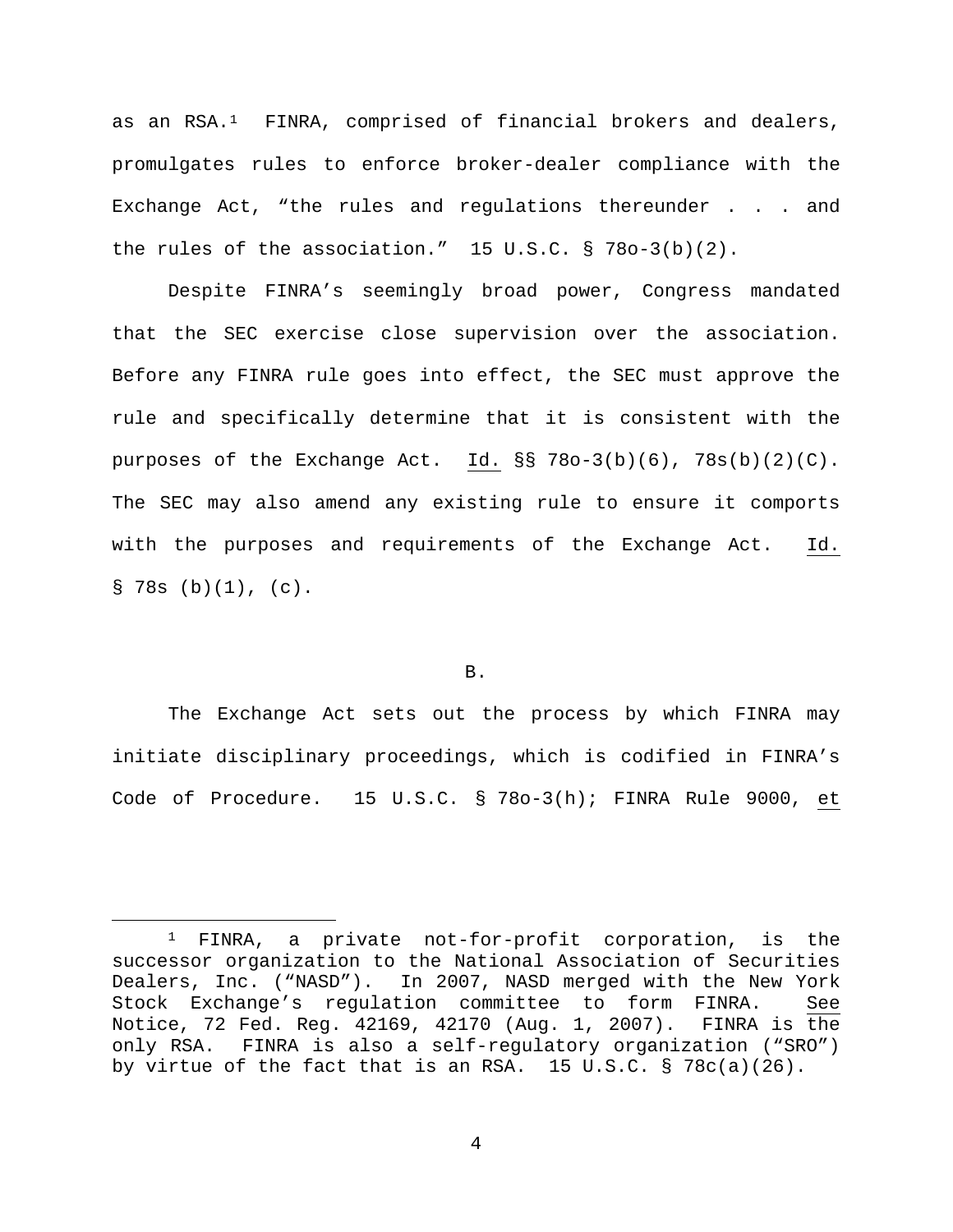seq.[2](#page-4-0) When FINRA believes a member has violated "any rule, regulation, or statutory provision, including the federal securities laws and the regulations thereunder," FINRA Rule 9211, it begins a disciplinary proceeding by filing a complaint against the member. Id. 9212. If the respondent requests, FINRA will hold a hearing, after which a Hearing Panel will issue a written decision. Id. 9221, 9268. The respondent or FINRA may appeal the Hearing Panel's decision to the National Adjudicatory Council ("NAC"), a FINRA committee. Id. 9311. An appeal to the NAC acts as a stay of the Hearing Panel's decision. Id. 9311(b). The NAC may affirm, modify, reverse, dismiss, or remand the Hearing Panel's decision. Id. 9349(a). The NAC's decision (or the Hearing Panel's decision if there was no appeal) is FINRA's final action unless FINRA's Board of Governors calls for review. Id. 9351.

Review of final FINRA action invokes the SEC's role under the Exchange Act in overseeing FINRA's authority to discipline members. FINRA must "promptly file notice" with the SEC when it "imposes any final disciplinary sanction" on any member and FINRA members may appeal adverse final FINRA actions to the SEC for review. 15 U.S.C. § 78s(d)(1), (2). An appeal to the SEC

<span id="page-4-0"></span><sup>&</sup>lt;sup>2</sup> FINRA Rules are not published in the Code of Federal<br>ations but can be found at Regulations but can be found at http://finra.complinet.com/en/display/display.html?rbid=2403&ele ment\_id=607.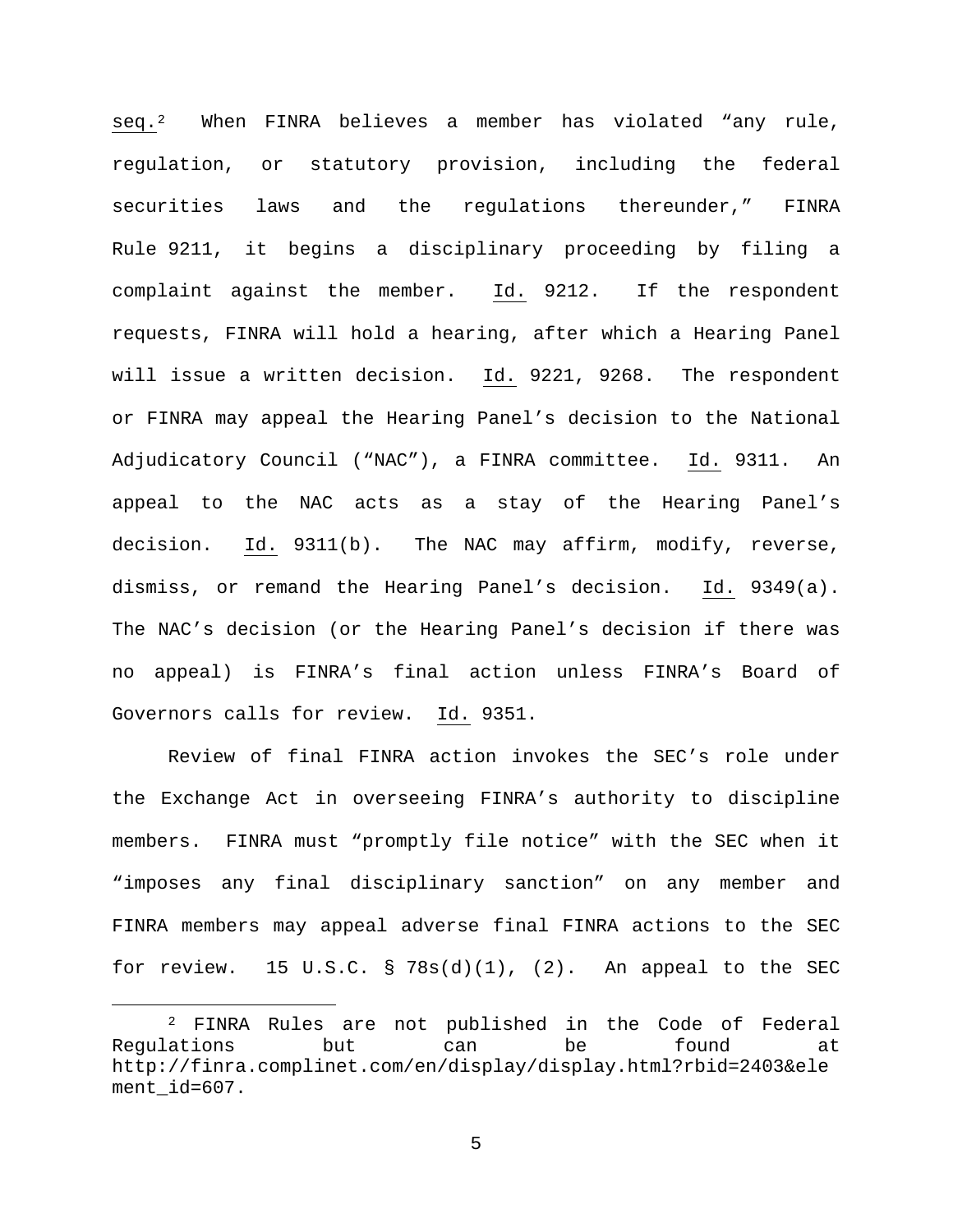"shall stay the effectiveness of any sanction, other than a bar or an expulsion." FINRA Rule 9370(a). The SEC, upon its own motion or by appeal from the member, "shall" then review FINRA's decision to ensure any rule allegedly violated was "applied in a manner[] consistent with the purposes" of the Exchange Act. 15 U.S.C. § 78s(e)(1)(A). The SEC can affirm, modify, or set aside FINRA's decision or remand for further proceedings. Id. § 78s(e)(1). If, after SEC review, a party remains "aggrieved," it "may obtain review" of the SEC's final order in the appropriate court of appeals. Id. §  $78y(a)(1)$ ; see also Bennett v. SEC, No. 15-2584, slip op. at 3 (argued Oct. 28, 2016). With this judicial-review scheme in mind, we turn to the FINRA proceeding at issue here.

# C.

On May 15, 2015, FINRA initiated a disciplinary proceeding against Scottsdale, alleging it had liquidated over 74 million shares of unregistered stocks in violation of Section 5 of the Securities Act, 15 U.S.C. § 77e(a). According to FINRA's complaint, Scottsdale's violation of the Securities Act also violated FINRA Rule 2010, which requires members to "observe high standards of commercial honor and just and equitable principles of trade." FINRA Rule 2010. Scottsdale filed a motion for summary disposition with the FINRA Hearing Panel, alleging, inter alia, that FINRA did not have jurisdiction to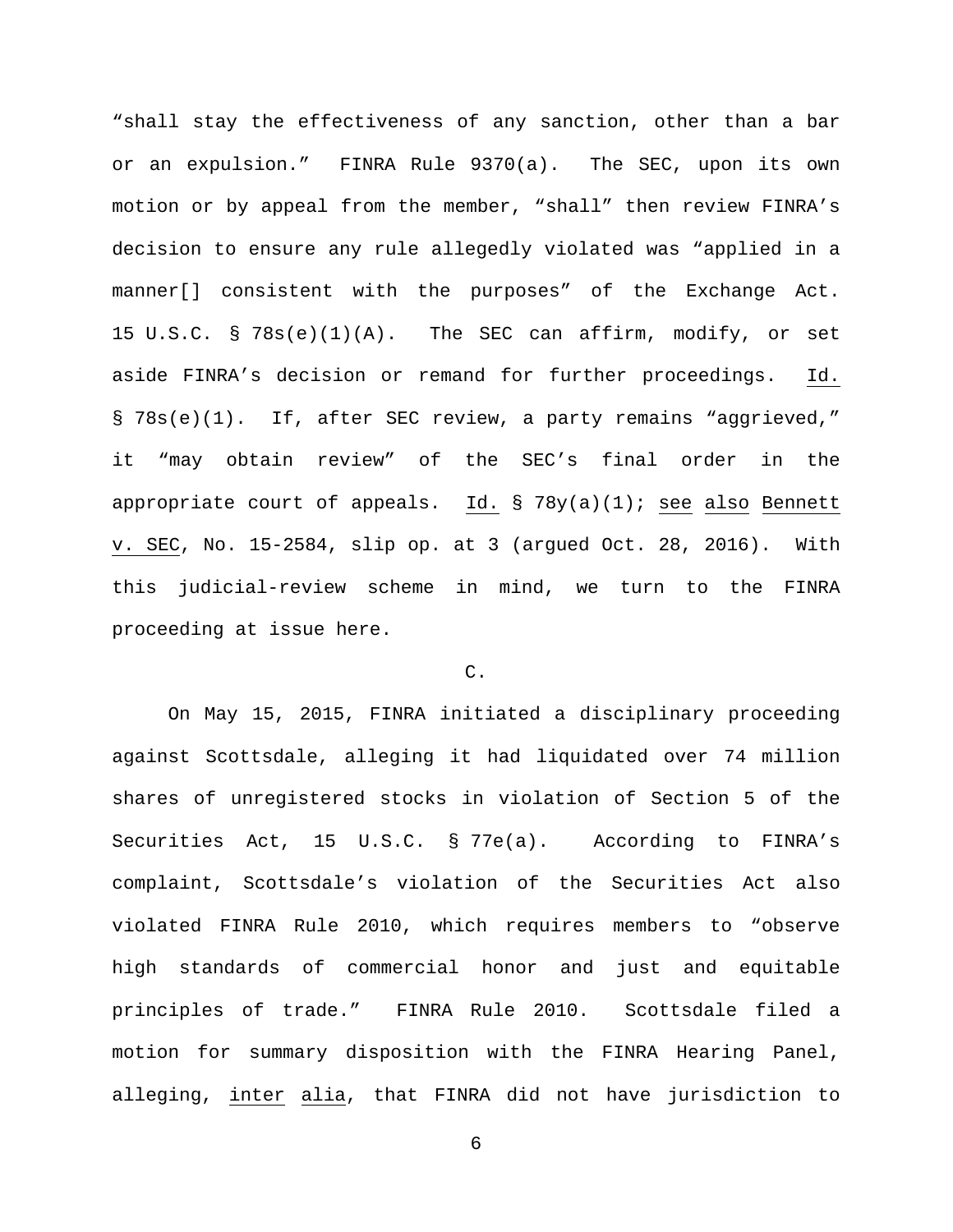bring the proceeding because it can only charge violations of the Exchange Act, not the Securities Act. The Hearing Panel denied the motion and scheduled a hearing for June 13–24, 2016.

Scottsdale then filed for declaratory and injunctive relief in the United States District Court for the District of Maryland, alleging, as it had before FINRA, that the disciplinary proceeding was ultra vires. FINRA filed a motion to dismiss for lack of subject-matter jurisdiction and failure to state a claim.

On April 26, 2016, the district court held a hearing on the motion to dismiss. Assuming without deciding that Scottsdale had a cause of action under the Exchange Act, the district court nonetheless found it "clear" that "Congress intended to channel judicial review through th[e] comprehensive scheme" found in 15 U.S.C. §§ 78s and 78y. J.A. 176. "The question of whether the . . . FINRA rules that are involved here are within their authority and appropriate," the district court reasoned, is "clearly within" the review scheme outlined in the Exchange Act. J.A. 176–77. The district court relied on Thunder Basin Coal Company v. Reich, 510 U.S. 200 (1994), to dismiss the complaint, finding it "beyond the subject matter jurisdiction" of the court to consider a challenge "to the ongoing disciplinary proceeding." J.A. 178. Scottsdale appeals.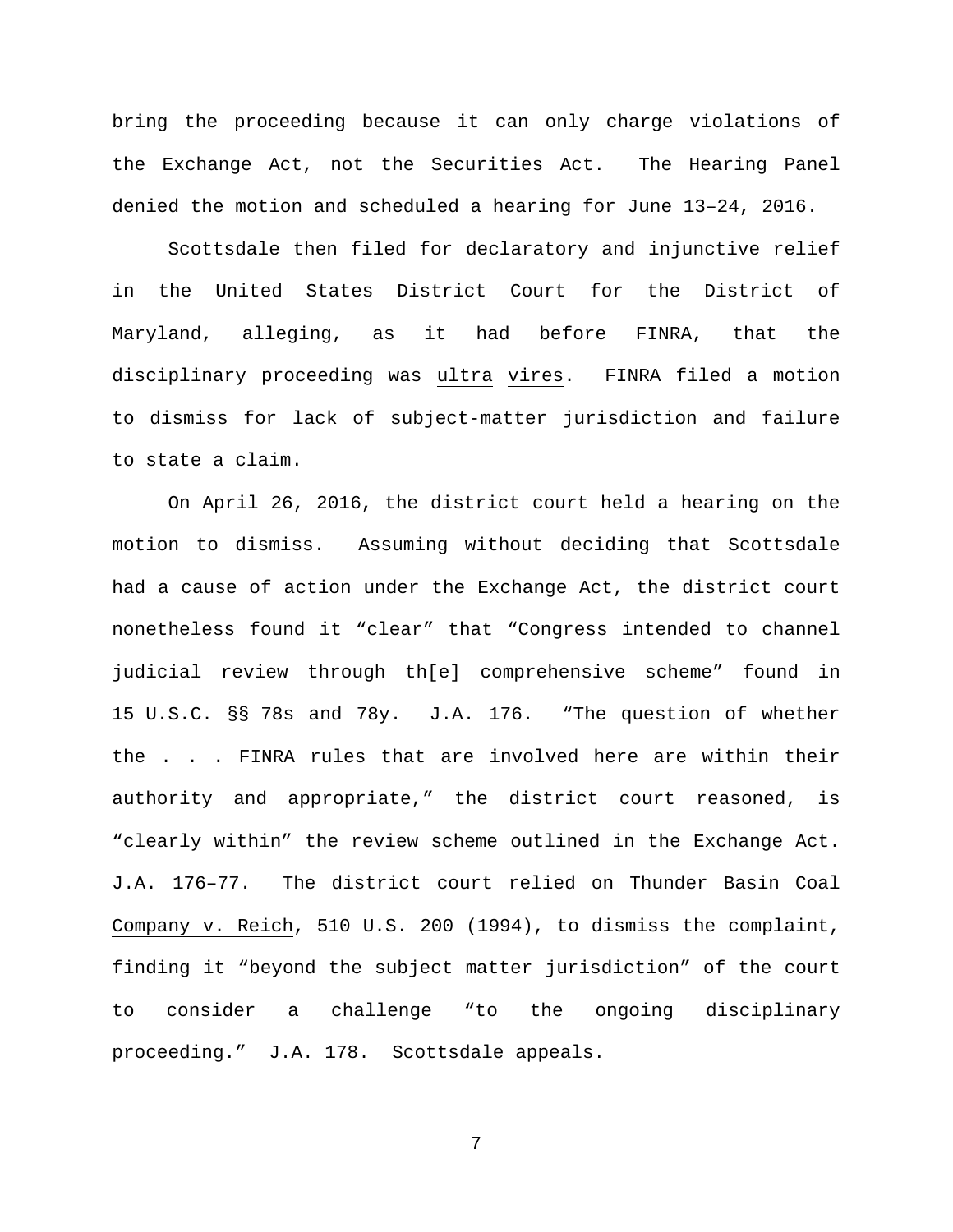II.

A.

Scottsdale argues FINRA exceeded its authority by charging it with violations of the Securities Act and, therefore, the proceeding is ultra vires. FINRA counters that, as a threshold matter, Scottsdale must first press its claim through the administrative process and then seek review in the appropriate court of appeals. We review a district court's dismissal of a complaint for lack of subject-matter jurisdiction de novo. Nat'l Taxpayers Union v. U.S. Soc. Sec. Admin., 376 F.3d 239, 241 (4th Cir. 2004).

### B.

Article III courts are "courts of limited jurisdiction," possessing "only that power authorized by Constitution and statute." Kokkonen v. Guardian Life Ins. Co. of Am., 511 U.S. 375, 377 (1994). "Congress may, in its discretion, grant, withhold, or otherwise limit the jurisdiction of the lower federal courts." Wade v. Blue, 369 F.3d 407, 410 (4th Cir. 2004). We are bound by those limitations unless they offend the Constitution. See Bowles v. Russell, 551 U.S. 205, 212 (2007).

Notwithstanding the exclusive grant of jurisdiction to the courts of appeals in the Exchange Act, Scottsdale argues the district court had jurisdiction to consider its claim because FINRA lacked authority to initiate the disciplinary proceeding.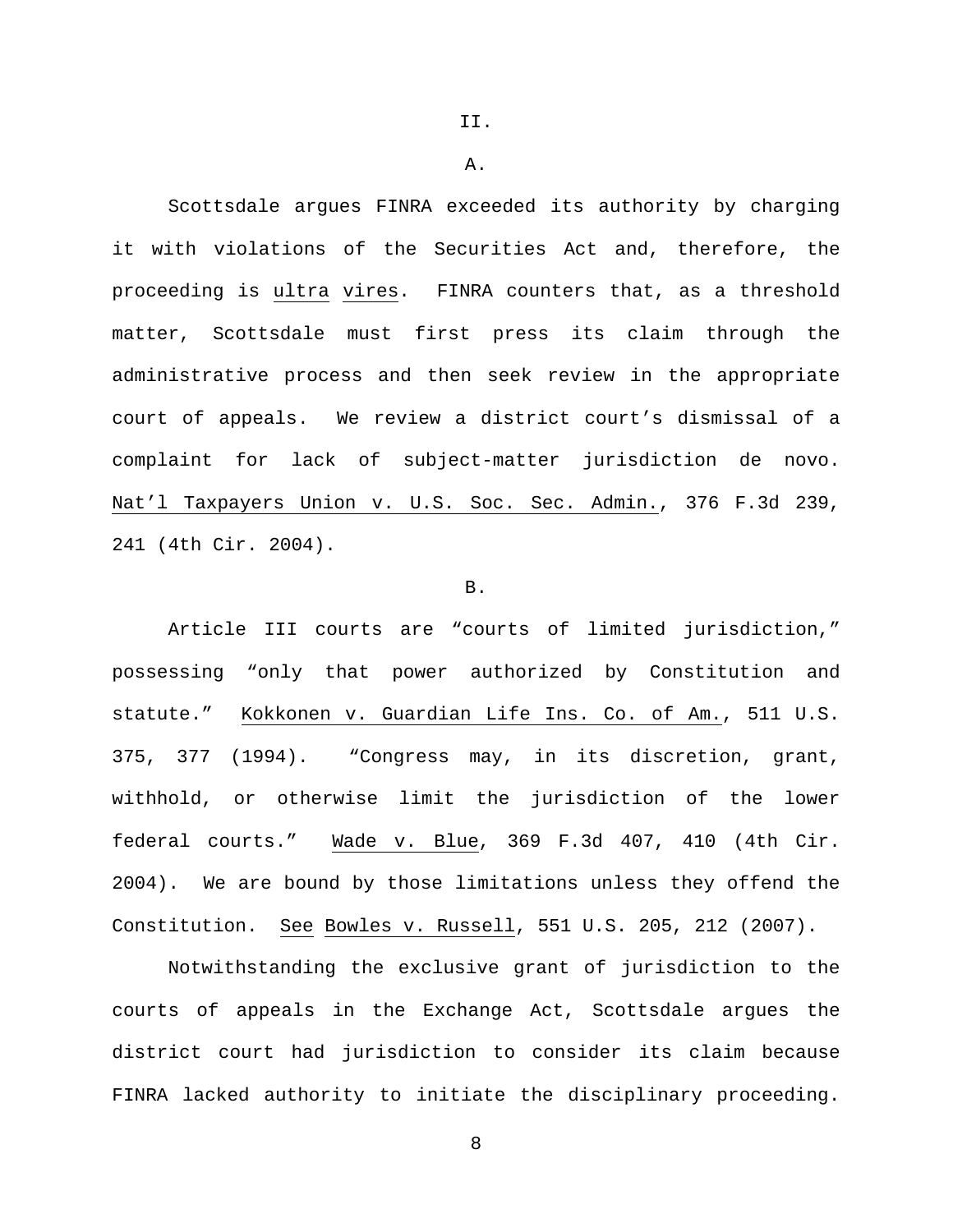Scottsdale believes it need not, as it describes it, exhaust administrative remedies before seeking review in this court for two reasons.[3](#page-8-0) First, Scottsdale claims the limited exception to jurisdiction-stripping recognized in Leedom v. Kyne, 358 U.S. 184 (1958), applies because FINRA is allegedly acting outside of its statutory authority. Alternatively, Scottsdale asserts its claim is not of the type Congress intended to remove from district court jurisdiction under the framework articulated in Thunder Basin. We discuss each claim in turn.

C.

1.

Scottsdale first argues the district court had jurisdiction under Leedom. Leedom involved a challenge to the National Labor Relations Board's ("NLRB") decision--in direct violation of the National Labor Relations Act ("NLRA")--to include both

<span id="page-8-0"></span> <sup>3</sup> Scottsdale incorrectly frames the issue as one of exhaustion. We agree with the district court and the SEC as amicus that the district court is not the proper forum for Scottsdale's claim. Exhaustion is a temporal concern--the inquiry is when, not whether, a plaintiff may bring a claim. Requiring a plaintiff to first exhaust administrative remedies avoids the "premature interruption of the administrative<br>process." McKart v. United States, 395 U.S. 185, 193 (1969). McKart v. United States, 395 U.S. 185, 193 (1969). However, when Congress creates a statutory scheme that unambiguously vests judicial review of agency action in the courts of appeals, "those procedures 'are to be exclusive'" unless a plaintiff can show its claims are not of the type<br>Congress intended to limit. Free Enter. Fund v. Pub. Co. Free Enter. Fund v. Pub. Co. Accounting Oversight Bd., 561 U.S. 477, 489 (2010) (quoting Whitney Nat. Bank in Jefferson Parish v. Bank of New Orleans & Trust Co., 379 U.S. 411, 420 (1965)).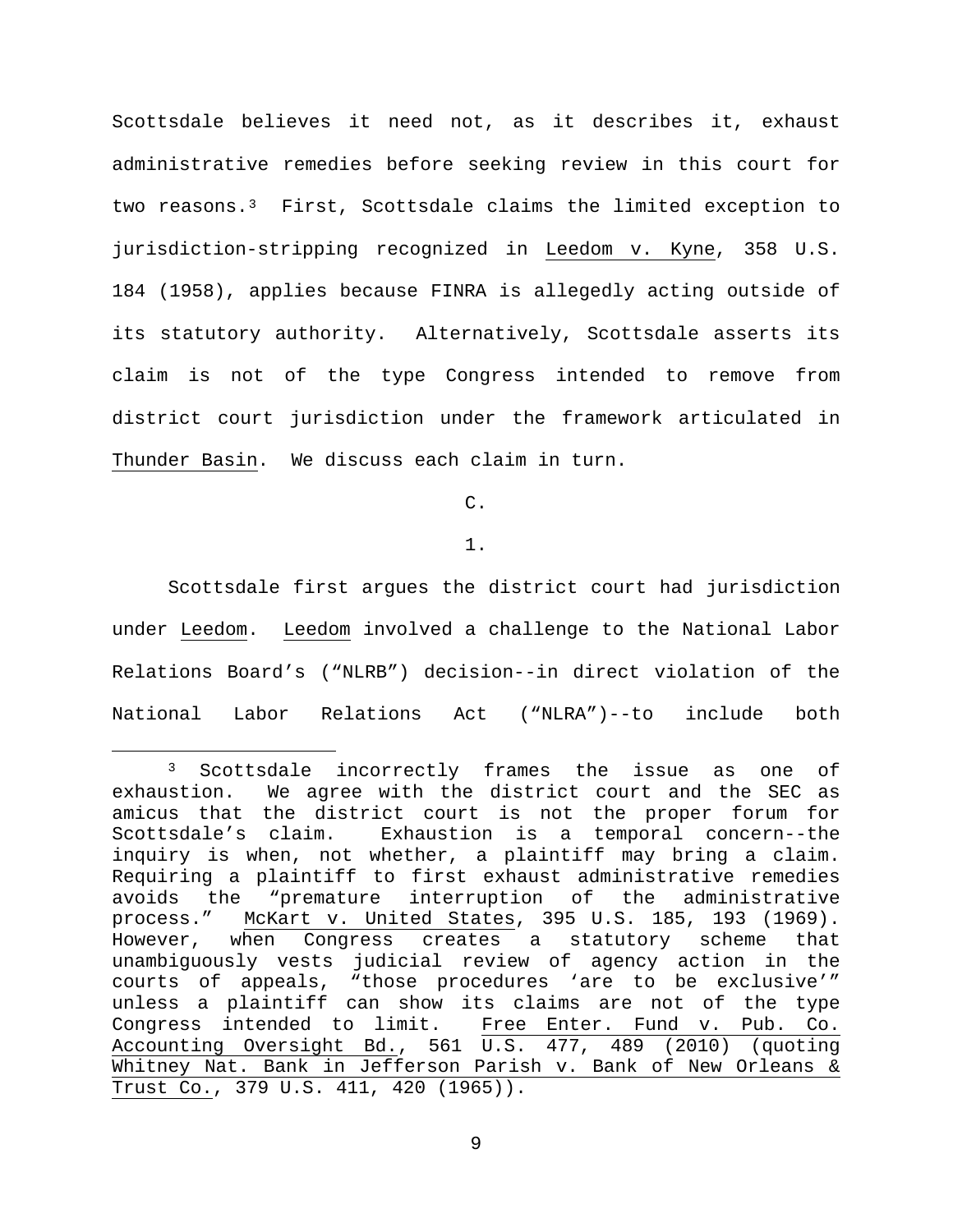professional and nonprofessional employees in a collective bargaining unit. 358 U.S. at 184–86. Before the Court, the NLRB conceded that it "had acted in excess of its powers and had thereby worked injury to the statutory rights" of the petitioners. Id. at 187. Even though the NLRA precluded district court jurisdiction of such an action, the Supreme Court held that the district court had jurisdiction because the NLRB had acted "in excess of its delegated powers and contrary to a specific prohibition in the Act."[4](#page-9-0) Id. at 188 (emphasis added). In such a case, the Court reasoned, the suit is not to "review" as the term is used in the governing statute because the agency has acted without authority. Id.

Scottsdale contends that, similar to the action in Leedom, FINRA has exceeded its delegated authority, thereby removing the statutory bar to jurisdiction. However, such a reading extends Leedom beyond its "painstakingly delineated procedural boundaries." Boire v. Greyhound Corp., 376 U.S. 473, 481 (1964). Leedom relied on the presumption that when "Congress

<span id="page-9-0"></span> <sup>4</sup> The NLRA provision at issue stated "the Board shall not (1) decide that any unit is appropriate for such purposes if such unit includes both professional employees and employees who are not professional employees unless a majority of such professional employees vote for inclusion in such unit." Leedom, 358 U.S. at 185. The NLRB included professional and nonprofessional employees in the unit and refused to hold a vote to allow professional employees to agree to inclusion. Id. at 186.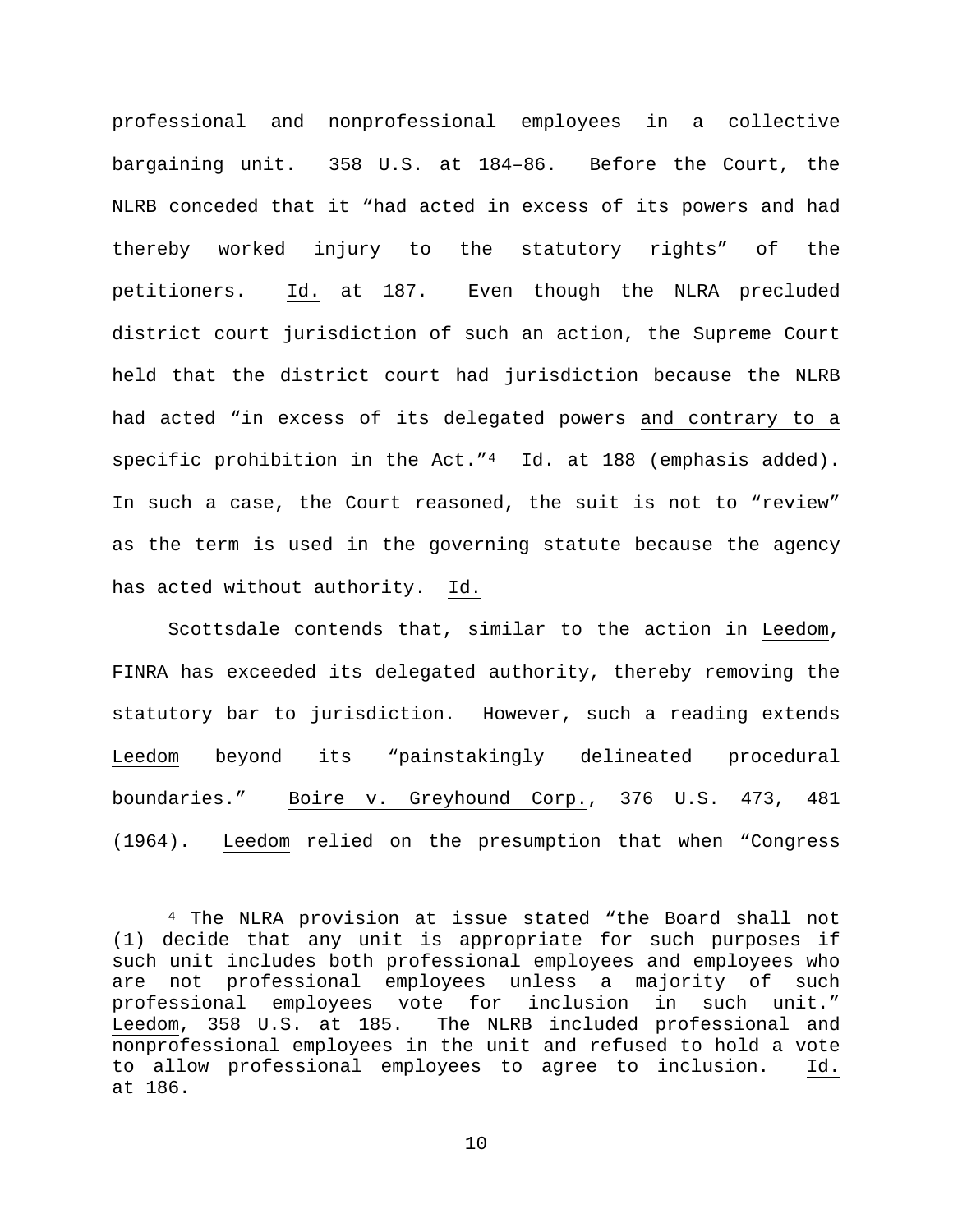has given a 'right' . . . it must be held that it intended that right to be enforced" and that intention supersedes congressional jurisdiction-stripping provisions. 358 U.S. at 191. If the district court in Leedom did not exercise jurisdiction, petitioners would have "no other means, within their control, . . . to protect and enforce" a congressionally given right. Id. at 190. By contrast, Scottsdale does not identify a congressionally authorized right of action.<sup>[5](#page-10-0)</sup>

Leedom is also factually distinguishable in that FINRA does not concede that it acted in excess of its statutory authority. Before the district court and on appeal, FINRA maintains it has authority to sanction members for violations of all federal securities laws, including the Securities Act. Finally, and crucial to the decision in Leedom, Scottsdale has ultimate recourse to the federal courts through 15 U.S.C. § 78y. Leedom is a narrow exception, used only when "but for the general jurisdiction of the federal courts there would be no remedy" for a congressionally authorized private right of action. Id.[6](#page-10-1)

<span id="page-10-0"></span> <sup>5</sup> We share the district court's doubt that Scottsdale has identified a private right of action to bring this claim. See Alexander v. Sandoval, 532 U.S. 275, 293 (2001).

<span id="page-10-1"></span><sup>6</sup> Further, the Supreme Court foreclosed Scottsdale's expansive interpretation of <u>Leedom</u> in <u>Board of Governors of the</u><br>Federal Reserve System v. MCorp Financial, Inc., 502 U.S. 32 Federal Reserve System v. MCorp Financial, Inc., (1991). In MCorp, the Fifth Circuit exercised jurisdiction over a claim despite a jurisdiction-stripping provision because it (Continued)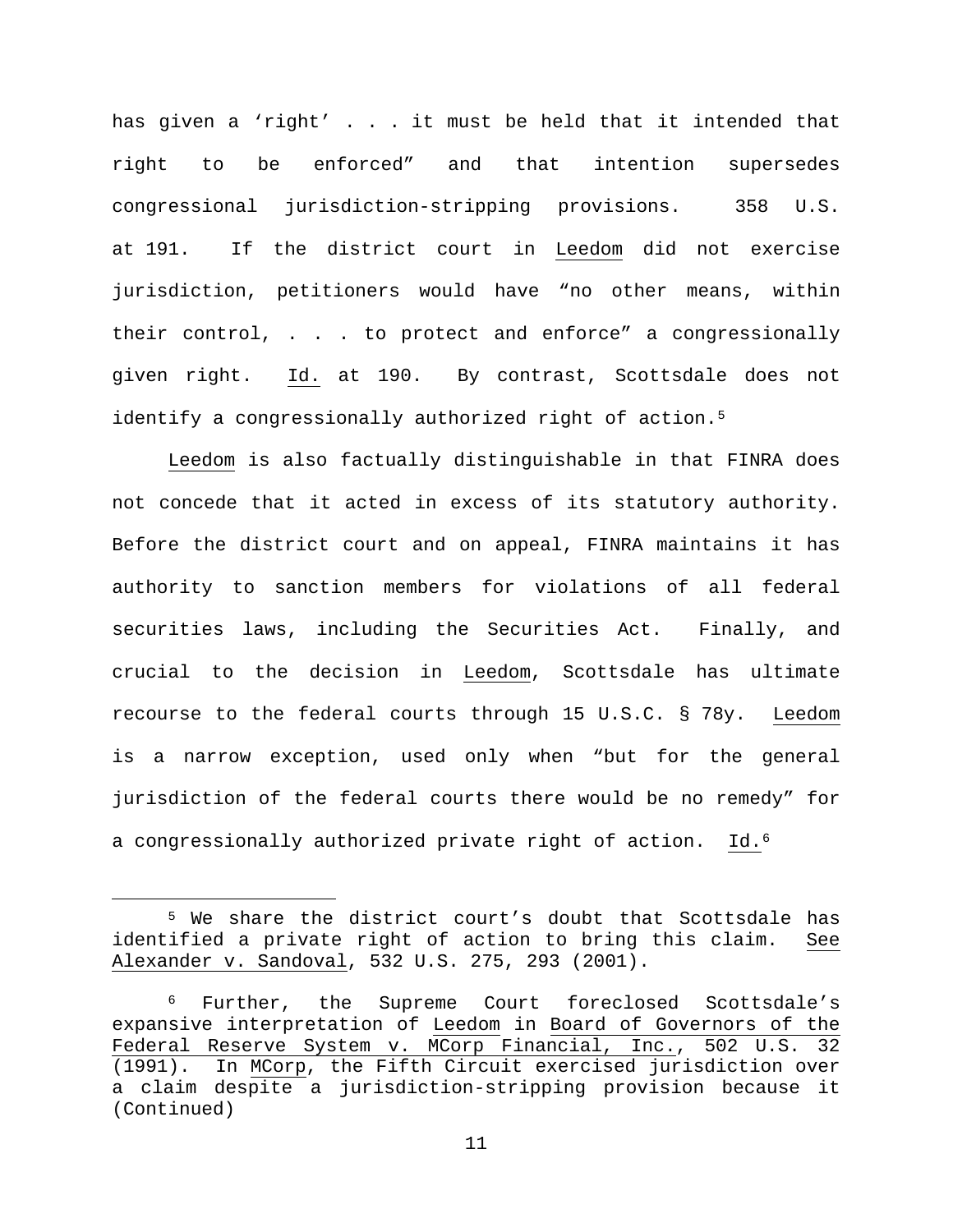In addition to being procedurally and factually dissimilar to Leedom, Scottsdale cannot satisfy this court's two-pronged test to invoke the Leedom exception. To do so, a petitioner must make (1) a "strong and clear demonstration that a clear, specific and mandatory [statutory provision] has been violated," Long Term Care Partners, LLC v. United States, 516 F.3d 225, 234 (4th Cir. 2008) (quoting Newport News Shipbuilding & Dry Dock Co. v. NLRB, 633 F.2d 1079, 1081 (4th Cir. 1980)), and (2) "the absence of federal court jurisdiction over an agency action 'would wholly deprive' the aggrieved party 'of a meaningful and adequate means of vindicating its statutory rights.'" Id. at 233 (quoting Bd. of Governors of Fed. Reserve Sys. v. MCorp Fin., Inc., 502 U.S. 32, 43 (1991)). After considering these criteria, we conclude that the Leedom exception does not apply.

First, FINRA has not violated a clear statutory prohibition. "When a party invokes Leedom as the basis for this court's jurisdiction, we conduct a 'cursory review of the

Ĩ.

2.

read Leedom to "authoriz[e] judicial review of any agency action that is alleged to have exceeded the agency's statutory authority." Id. at 43. The Supreme Court reversed, rejecting such a broad reading of Leedom because the statute at issue in MCorp--like the Exchange Act--provided "meaningful and adequate<br>opportunity for judicial review." Id. The Court further opportunity for judicial review." Id. clarified that the lack of judicial review--and not the agency's alleged actions--was the "central" factor in Leedom. Id.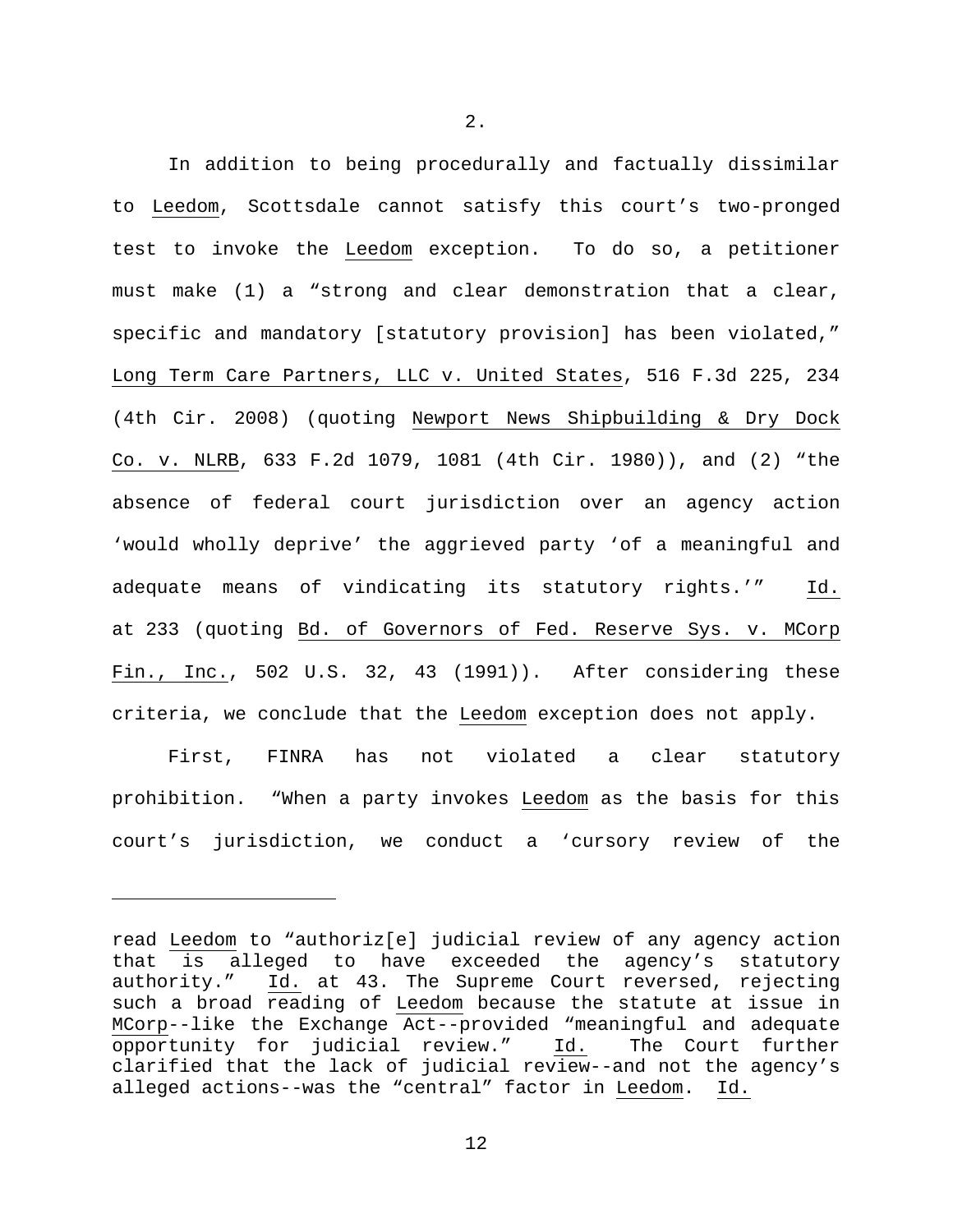merits' to determine if the agency acted 'clearly beyond the boundaries of its authority.'" Id. at 234 (quoting Champion Int'l Corp. v. EPA, 850 F.2d 182, 186 (4th Cir. 1988)). So long as the agency's interpretation of the statute is "'plausible' . . . we will find that it did not 'violate a clear statutory mandate.'" Id. (quoting Hanauer v. Reich, 82 F.3d 1304, 1311 (4th Cir. 1996)).[7](#page-12-0)

Scottsdale points to numerous references in the Exchange Act that limit the authority of FINRA to discipline members for violations of "this chapter," that is, the Exchange Act. See, e.g., 15 U.S.C. § 78o-3(b)(2). Scottsdale argues these provisions delimit FINRA's authority to charge only violations of the Exchange Act. FINRA counters that the Exchange Act also authorizes it to enact its own rules and enforce compliance. See id. ("Such association is so organized . . . to enforce compliance . . . with the provisions of this chapter . . . and

<span id="page-12-0"></span><sup>&</sup>lt;sup>7</sup> Although we style our application of <u>Leedom</u> in terms of<br>y interpretation, FINRA is not an agency. The SEC agency interpretation, FINRA is not an agency. participated in this litigation as amicus but declined to take a position on the merits since Scottsdale raises the same claim in the ongoing FINRA proceedings, which the SEC will likely review. Amicus Br. at 4. However, the SEC has implicitly adopted FINRA's interpretation of its authority to sanction members for violations of the Securities Act. See, e.g., In re ACAP Fin., Inc., Exchange Act Release No. 70046, 2013 WL 3864512, at \*7 (July 26, 2013) (affirming FINRA's decision to charge a member who sold unregistered securities in violation of the Securities Act with violating NASD Rule 2110, the predecessor rule to FINRA Rule 2010).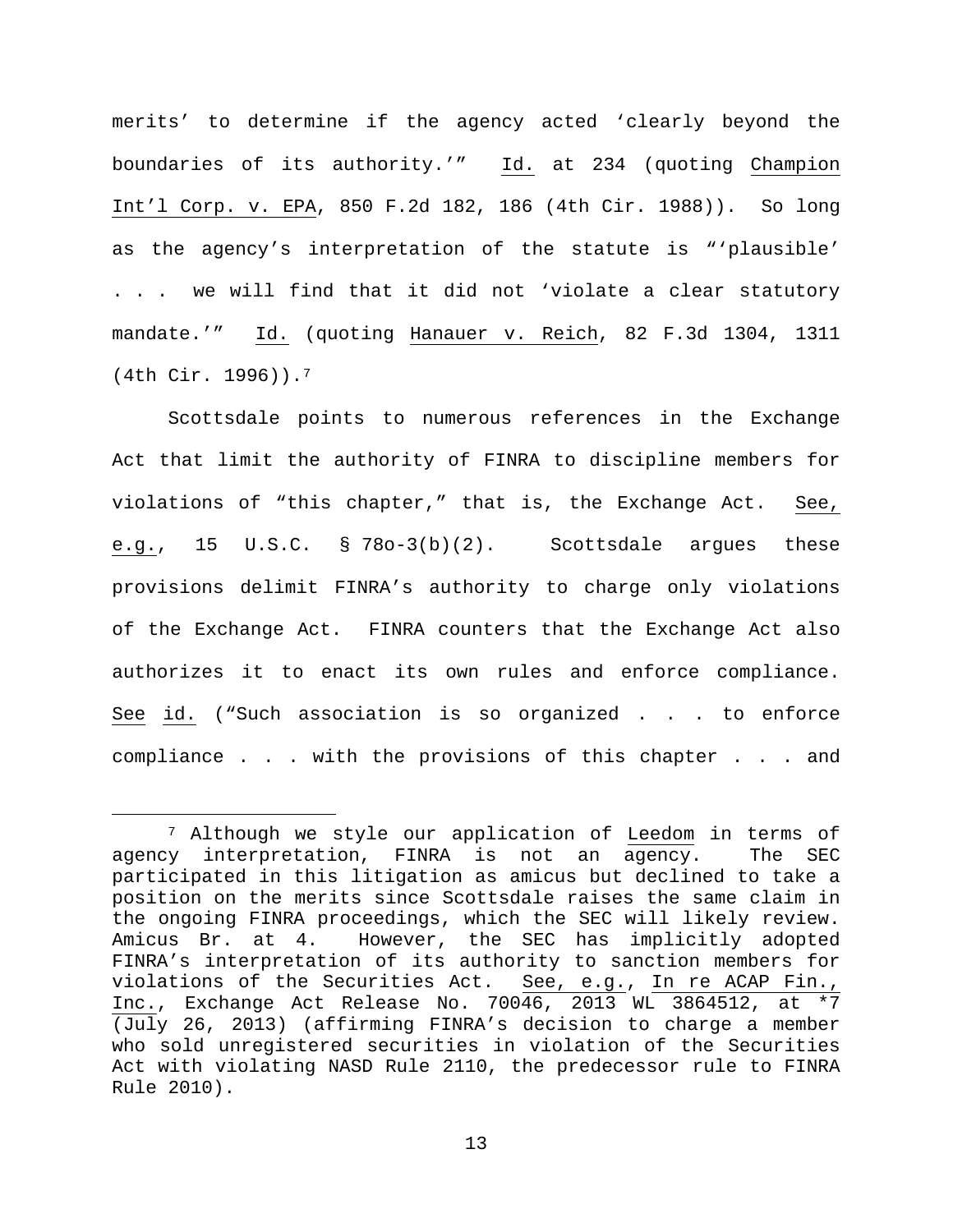the rules of the association."). According to FINRA, if Congress did not intend for it to have authority to enact rules for securities violations beyond the Exchange Act, it would be unnecessary for the statute to also mention both the rules of the statute and the association (i.e., FINRA). FINRA further asserts that grounding violations of the Securities Act in its Rule 2010 is an exercise of its statutory authority to "promote just and equitable principles of trade [and] foster cooperation and coordination with persons engaged in regulating, clearing, settling . . . and facilitating transactions in securities." Id. § 78o-3(b)(6). We find this interpretation plausible. Long Term Care, 516 F.3d at 235. Moreover, the Exchange Act provisions that Scottsdale cites do not clearly proscribe FINRA's actions in the same way that the NLRB acted contrary to a direct prohibition of the NLRA in Leedom. Therefore, we conclude FINRA has not violated a clear statutory mandate.

Scottsdale also cannot satisfy the second criterion because the Exchange Act provides Scottsdale a "meaningful and adequate opportunity for judicial review" of its claims. MCorp, 502 U.S. at 43. Congress established a comprehensive system whereby Scottsdale can appeal an adverse FINRA decision to the SEC and a final adverse SEC decision in the appropriate court of appeals. 15 U.S.C. §§ 78s, 78y; see also Bennett, No. 15-2584, slip op. at 20–26.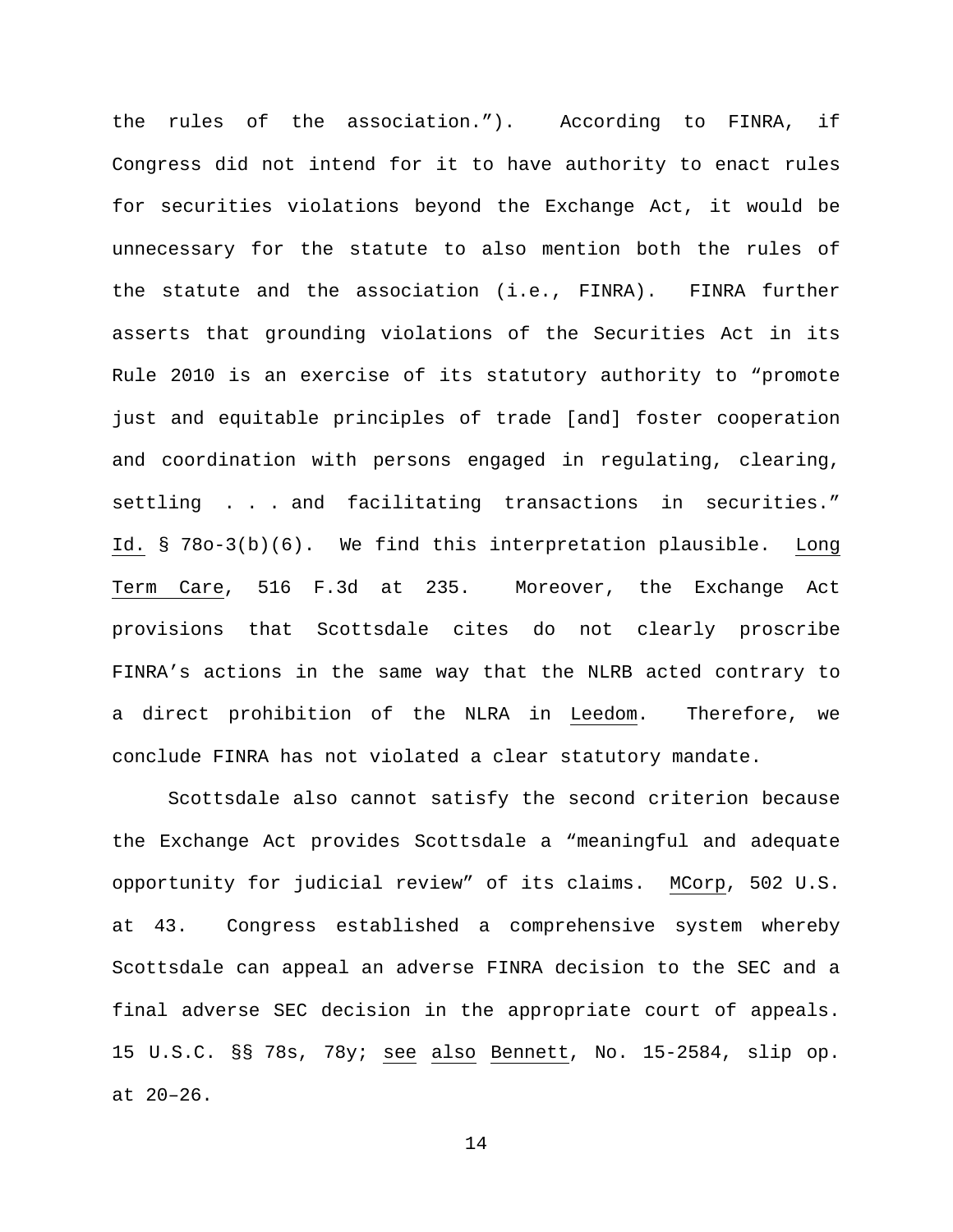Because FINRA's interpretation of its authority to charge its members with violations of the Securities Act is plausible and the Exchange Act provides for meaningful judicial review, the Leedom exception does not apply. In so holding, we have not decided the "ultimate merits," Long Term Care, 516 F.3d at 234– 35, of FINRA's position, but simply conclude that Scottsdale's claim does not fall within the "narrow limits" of Leedom. Boire, 376 U.S. at 481.

### D.

Scottsdale next argues that, even if Leedom does not apply, and notwithstanding the comprehensive judicial-review provisions, Congress did not intend to strip district courts of jurisdiction over this particular type of claim. When deciding whether a particular claim falls outside of the congressionally enacted review scheme, we employ the two-step analysis outlined in Thunder Basin. First, we ask whether Congress's intent to divest district courts of jurisdiction is "fairly discernible" from the statute's text, structure, and purpose. Thunder Basin, 510 U.S. at 207 (quoting Block v. Cmty. Nutrition Inst., 467 U.S. 340, 351 (1984); see also Bennett, No. 15-2584, slip op. at 19). Neither party disputes that it is "fairly discernible" that Congress intended to preclude district court jurisdiction. See Appellant's Br. at 27.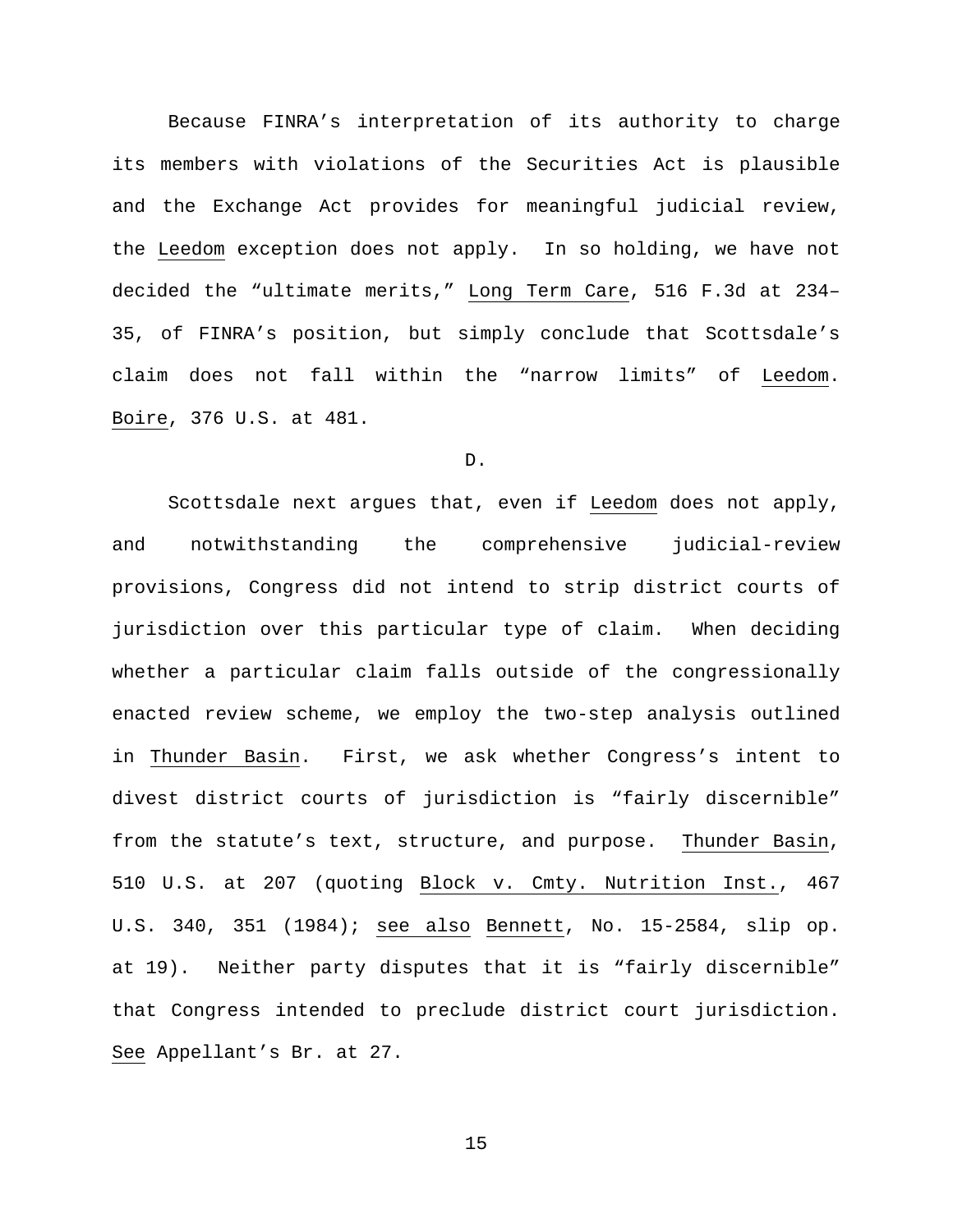We therefore turn to step two of Thunder Basin and ask whether Scottsdale's "claims are of the type Congress intended to be reviewed within this statutory structure." 510 U.S. at 212. This claim-specific analysis considers three factors: (1) whether "adjudication of petitioner's claims through the statutory-review provisions will violate due process by depriving petitioner of meaningful judicial review"; (2) whether the claims are "wholly collateral" to the statute's review provisions; and (3) whether the claims are "outside of the agency's expertise." Id. at 212–14. Applying each of these factors to Scottsdale's claim, we agree with the district court that the Exchange Act's "administrative structure was intended to preclude district court jurisdiction over petitioner's claims and that those claims can be meaningfully reviewed through that structure consistent with due process." Id. at 218.

First, Scottsdale can obtain meaningful judicial review. The Exchange Act sets out a comprehensive review scheme through which Scottsdale could have ultimate judicial review in this court. 15 U.S.C. § 78y. Scottsdale contends post-proceeding judicial review is inadequate for two reasons: (1) forcing it to submit to an allegedly unauthorized proceeding before seeking Article III judicial review will cause irreparable harm; and (2) there will be no appeal to this court if it prevails. Neither contention has merit.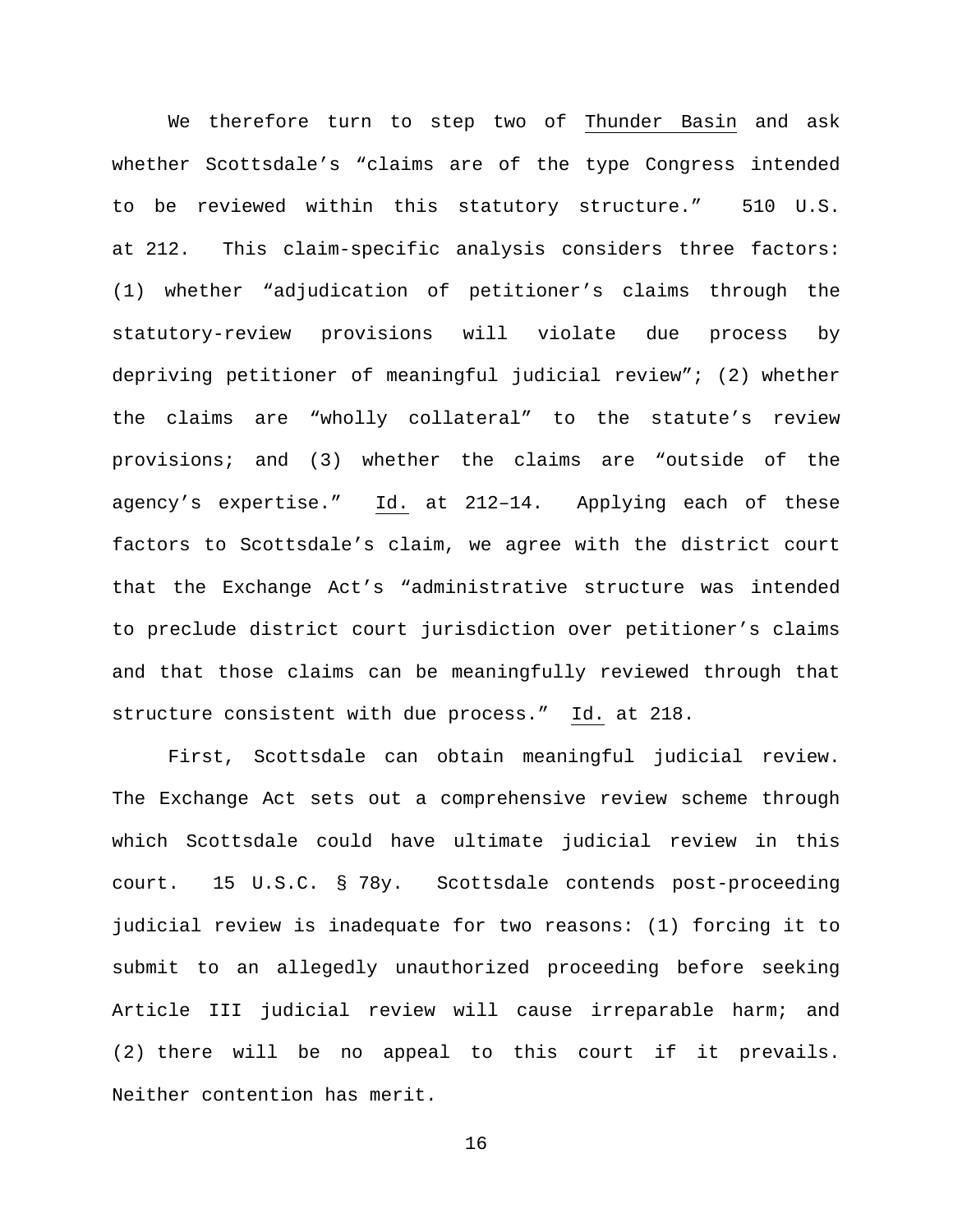Scottsdale's desire to "prevent the per se irreparable harm of being forced to submit to the orders of an organization acting beyond the limits of its statutory authority," Appellant's Br. at 28–29, conflicts with the long-standing principle that "the expense and annoyance of litigation is 'part of the social burden of living under government.'" Bennett, slip op. at 22 (quoting FTC v. Standard Oil of Cal., 449 U.S. 232, 244 (1980)). The same is true of Scottsdale's allegations of potential reputational harm. See Sampson v. Murray, 415 U.S. 61, 89 (1974).

Scottsdale's concern that it will be unable to press its claims if it prevails before FINRA also lacks merit. Federal regulations "specifically provide[]" mechanisms by which Scottsdale could challenge FINRA Rule 2010 outside of the disciplinary proceeding. Standard Oil, 449 U.S. at 245. Scottsdale could petition the SEC--apart from any disciplinary action--to amend or repeal FINRA Rule 2010. See 17 C.F.R. § 201.192. The SEC's decision on FINRA's rule would be final agency action of which Scottsdale could then seek review in the appropriate court of appeals. 15 U.S.C. § 78y. And Scottsdale's position is wholly unlike that of the petitioners in Free Enterprise: Scottsdale is not required to "'challenge a Board rule at random' or 'bet the farm' by voluntarily incurring a sanction in order to trigger § 78y's mechanism for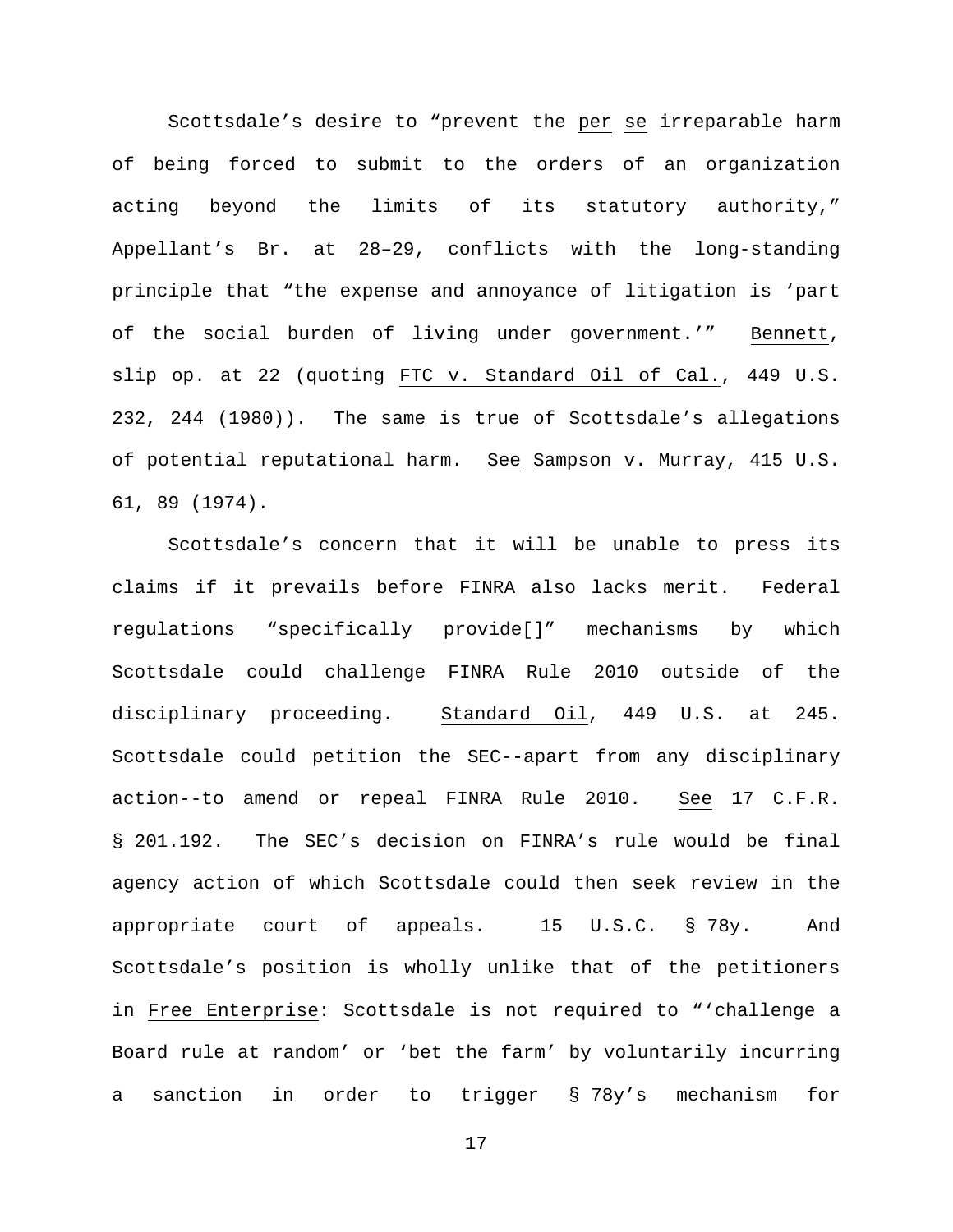administrative and judicial review." Bennett, No. 15-2584, slip op. at 10 (quoting Free Enter. Fund v. Pub. Co. Accounting Oversight Bd., 561 U.S. 477, 490 (2010)).

Turning to the second Thunder Basin factor, Scottsdale's claims are not wholly collateral to the Exchange Act. In Bennett, we explained that a claim is not wholly collateral when it is "'the vehicle by which [petitioners] seek to reverse' agency action." Bennett, No. 15-2584, slip op. at 26 (quoting Elgin v. Dep't of Treasury, 132 S. Ct. 2126, 2139 (2012)). Scottsdale challenges "FINRA's statutory authority to prosecute disciplinary actions premised on alleged violations of the Securities Act." Appellant's Br. at 30. As Scottsdale's claim arises out of the proceeding against it and provides an affirmative defense, it is not wholly collateral to the statute.

Finally, Congress has expressly determined the SEC's expertise is relevant to the claim at issue here. Scottsdale argues its claim, like the petitioners' claim in Free Enterprise, is outside of the SEC's "competence and expertise." 561 U.S. at 491. In Free Enterprise, the Supreme Court permitted a petitioner to bring a pre-enforcement constitutional challenge to the existence of the Public Company Accounting Oversight Board despite Congress's intent to channel claims through the statutory scheme laid out in § 78y. Id. at 490. The Free Enterprise Court held that agency expertise was not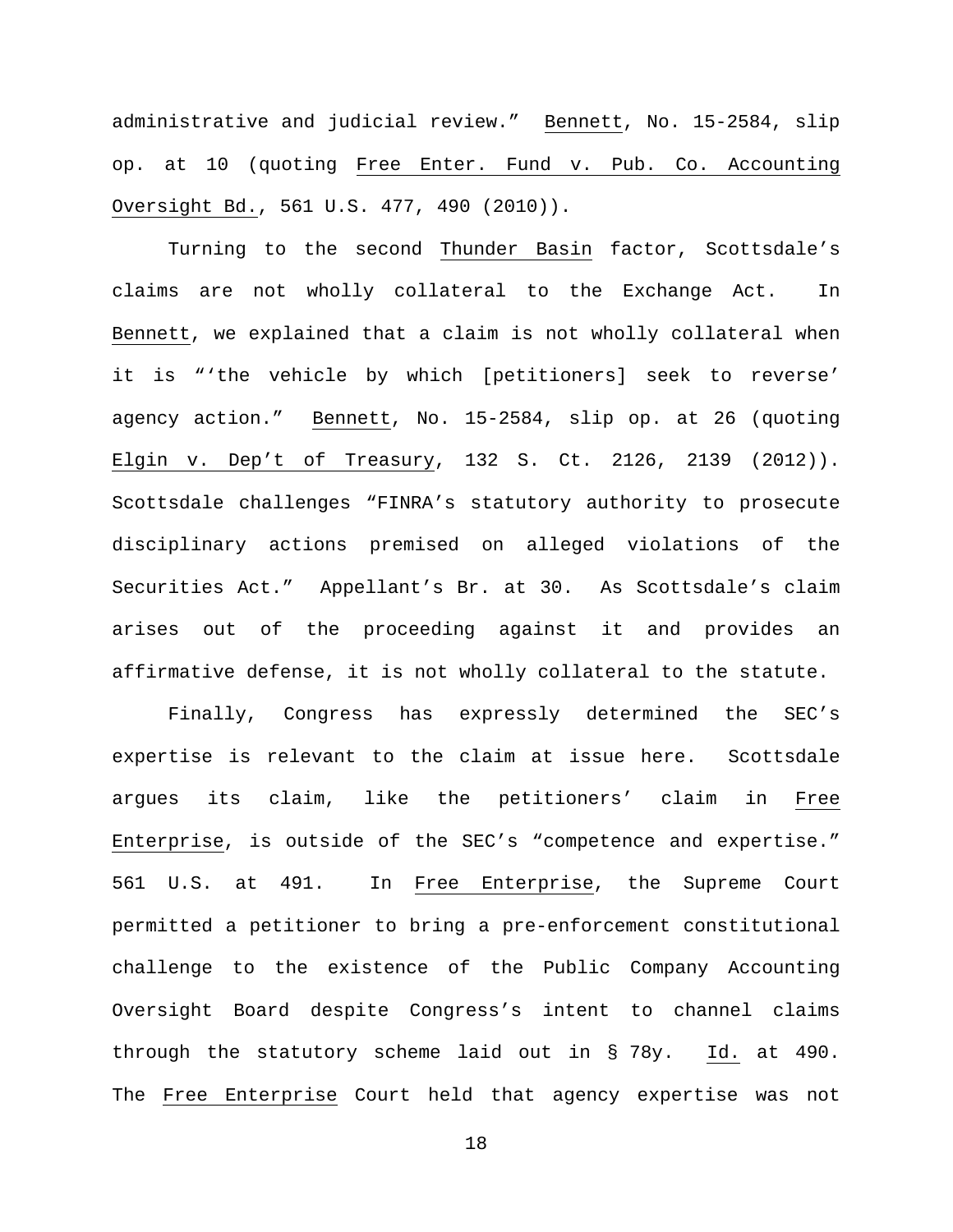required because the claims did "not require 'technical considerations of [agency] policy,'" id. at 491 (quoting Johnson v. Robinson, 415 U.S. 361, 373 (1974)), but were "standard questions of administrative law, which the courts are at no disadvantage in answering." Id.

Scottsdale's argument that this claim lies outside of the agency's expertise is belied by the text of the Exchange Act. Section 19 of the Exchange Act lays out a comprehensive oversight scheme whereby Congress gives the SEC the authority to supervise FINRA's rules, including approving or modifying FINRA rules in any way the agency deems appropriate or necessary. 15 U.S.C. § 78s. As part of the SEC's oversight of FINRA, Congress vested authority in the SEC to review "a final disciplinary sanction imposed by" FINRA and determine whether its rules "were applied in a manner[] consistent with the purposes" of the Exchange Act. 15 U.S.C. § 78s(e)(1). Thus, Congress unambiguously channeled Scottsdale's claim--whether FINRA has exceeded its authority in charging Scottsdale--to the SEC for determination in the first instance. Considering all three Thunder Basin factors, we conclude that the district court lacked jurisdiction over Scottsdale's claim.